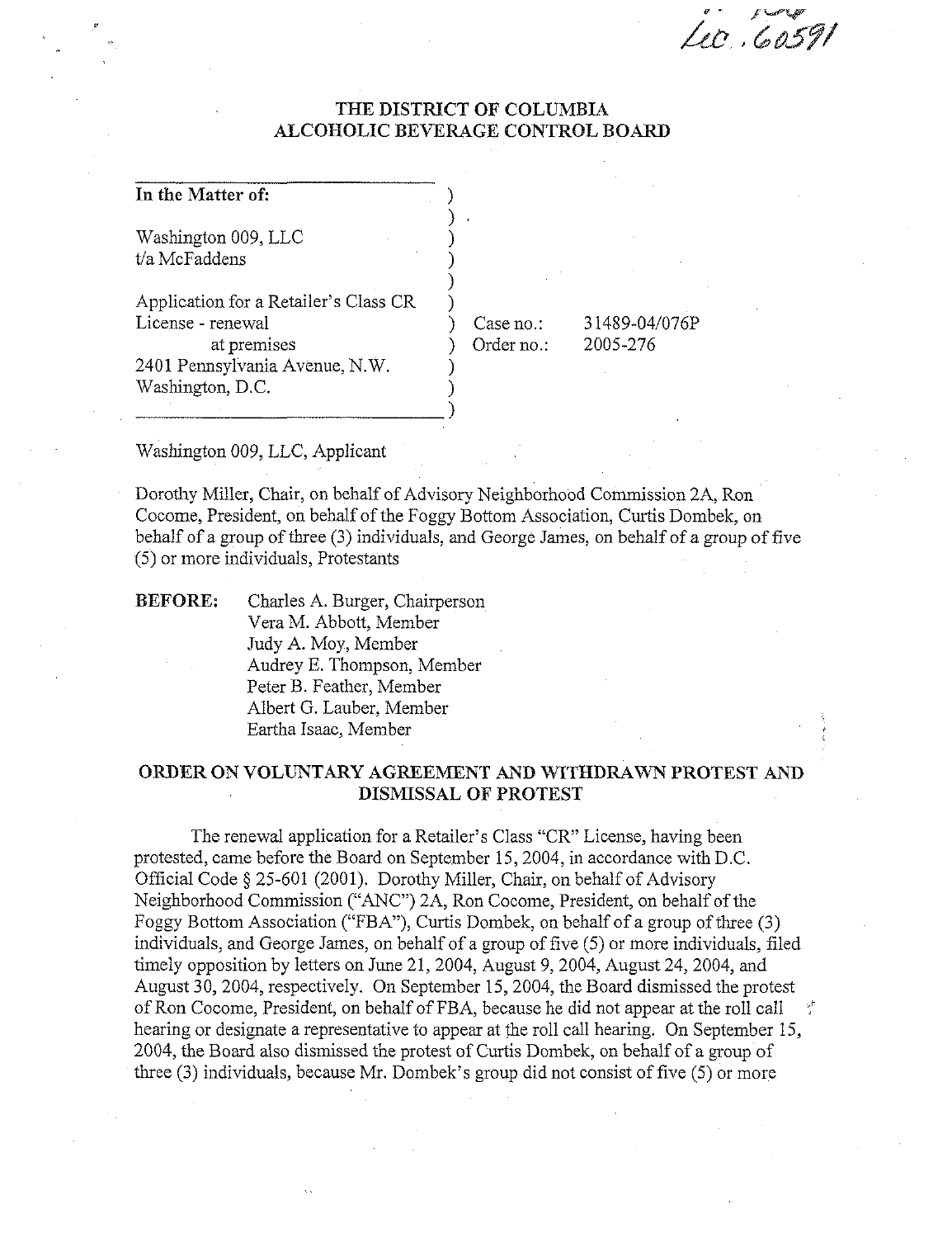#### Washington 009, LLC *t/a* McFaddens Case no. 31489-04/076P Page two

residents or property owners as required to have standing under D.C. Official Code § 25- 601(2) (2001). On October 5, 2004, Mr. Dombek filed with the Board a request for reinstatement, which was subsequently denied by the Board on October 20,2004 since Mr. Dombek's group still lacked the requisite number of five (5) or more individuals needed to have standing.

The official records of the Board reflect that the parties have reached an agreement that has been reduced to writing and has been properly executed and filed with the Board. Pursuant to the agreement, dated September 8, 2005, the Protestants have agreed to withdraw their protests, provided, however, the Board's approval of the pending application is conditioned upon the licensee's continuing compliance with the tenns of the agreement.

Accordingly, it is this  $12^{th}$  day of October 2005, **ORDERED** that:

1. The protests of Ron Cocome, President, on behalf ofFBA, and Curtis Dombek, on behalf of a group of three (3) individuals, are DISMISSED;

2. The protests of Dorothy Miller, Chair, on behalf of ANC 2A, and George James, on behalf of a group of five (5) or more individuals, are WITHDRAWN;

3. The renewal application of Washington 009, LLC, *tla* McFaddens, for a Retailer's Class "CR" License at 2401 Pennsylvania Avenue, N.W., Washington, D.C., is GRANTED;

4. The above-referenced agreement, is INCORPORATED as part of this Order; and

5. Copies of this Order shall be sent to Dorothy Miller, Chair, on behalf of ANC 2A, Ron Cocome, President, on behalf of FBA, Curtis Dombek, on behalf of a group of three (3) individuals, and George James, on behalf of a group of five (5) or more individuals, and the Applicant.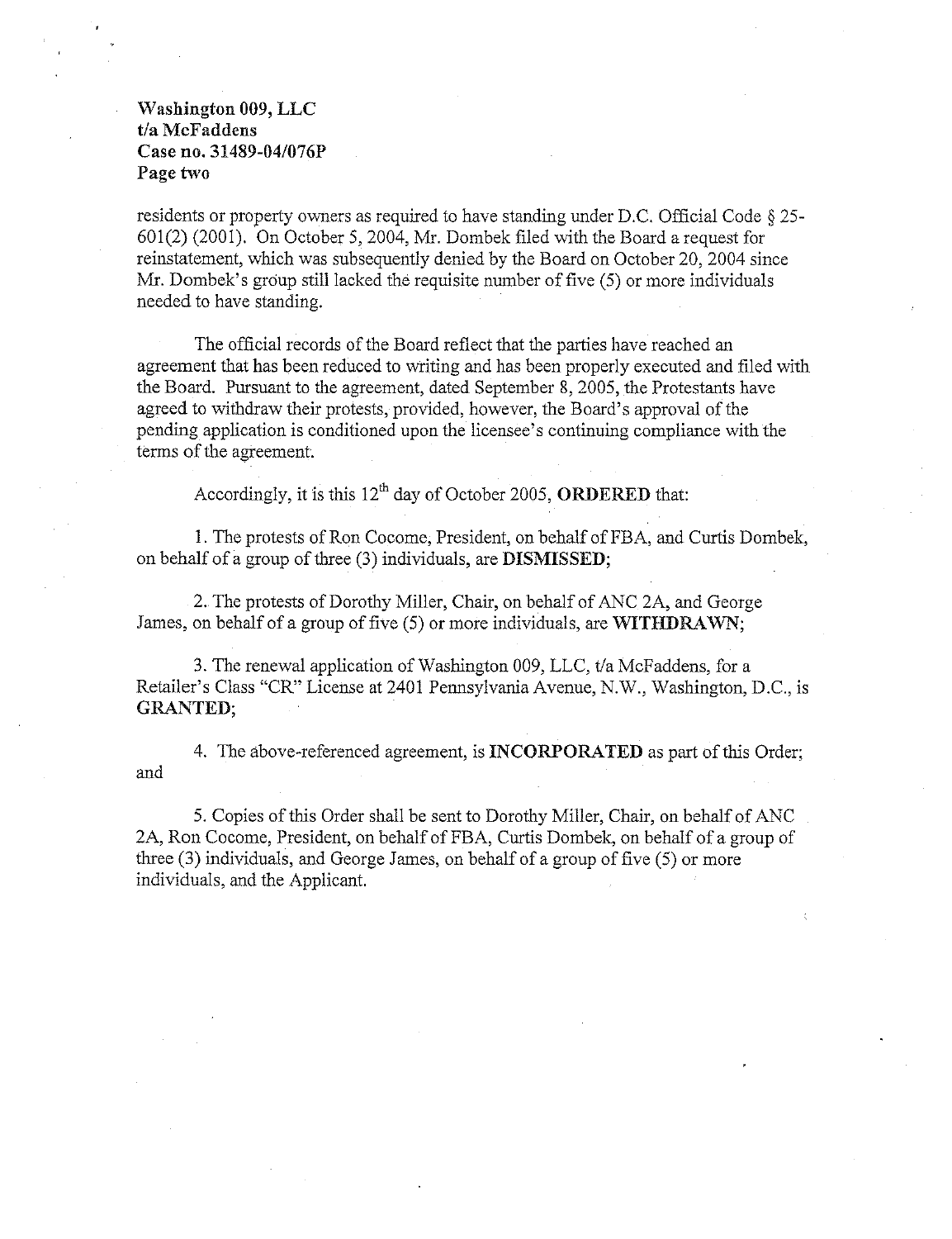Washington 009, LLC t/a McFaddens Case no. 31489-04/076P Page three

> District of Columbia Alcoholic Beverage Control Board

Charles A. Burger, Chairperson

Vera M. Abbott, Member

A. Moy Member LR-v/ .~ O'lff */f/t1-U* 

 $H_{i_1}R_{i_2}$ 

Peter B. Feather, Member

Albert G. Lauber, Member

Albert G. Lauber, Member<br>Albert G. Lauber, Member<br>Eartha Isaac, Member

Pursuant to 23 DCMR § 1719.1 (April 2004), any party adversely affected may file a Motion for Reconsideration of this decision within ten (10) days of service of this Order with the Alcoholic Beverage Regulation Administration, 941 North Capitol Street, N.E., Suite 7200, Washington, D.C. 20002.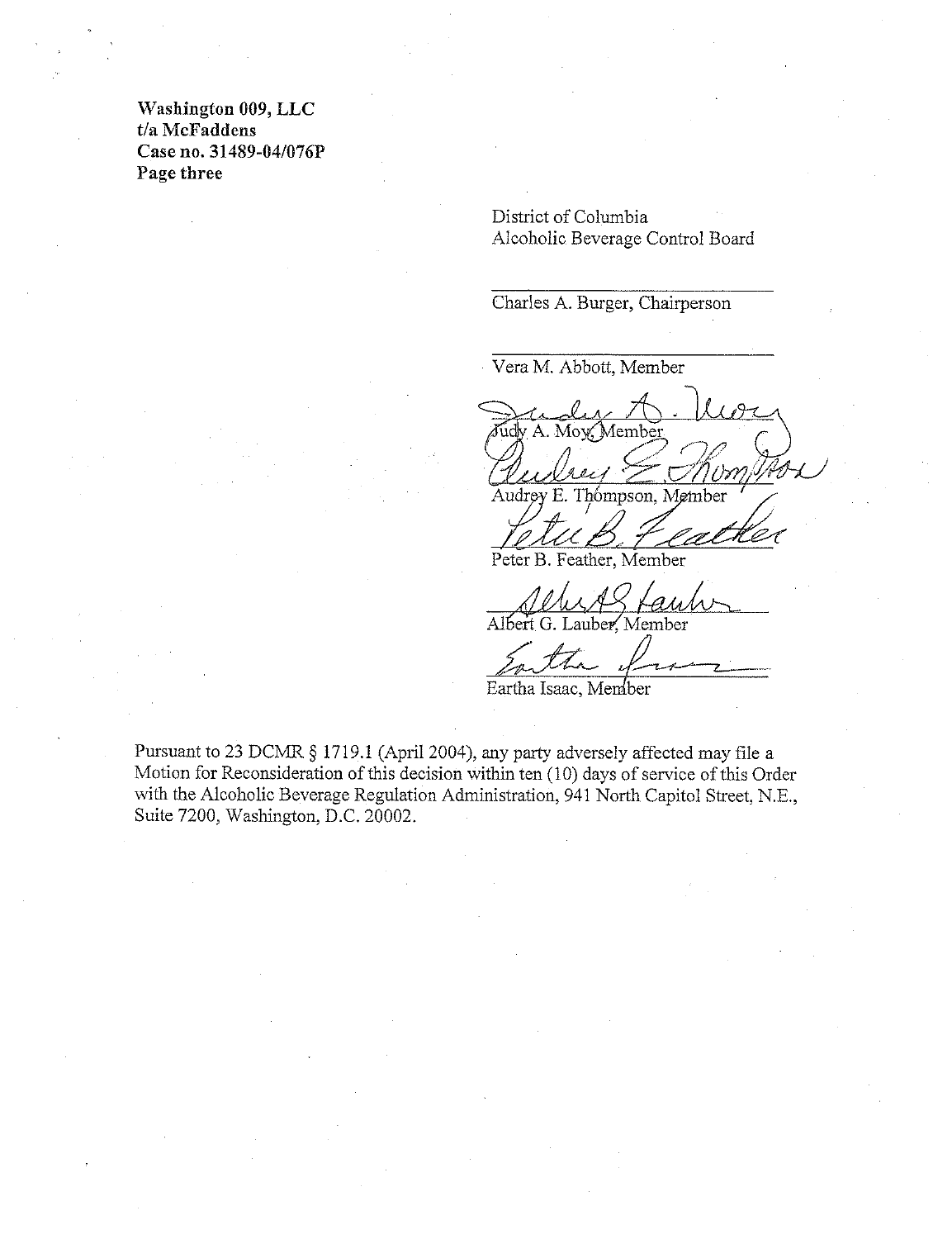чтог the dstrct of columbia<br>— Alcholic Bever age<br>Egulation Administration

#### VOLUNTARY AGREEMENT

 $2005$  SEP 28 P 2: 30

r:t:; R E e'D *J"C#1T-<4\ ,e* ~ THIS VOLUNTARY AGREEMENT, made this  $\ell^{\prime\prime}$  day of August, 2005, by and between WASHINGTON 009, LLC, t/a McFaddens ("Licensee"), and Advisory Neighborhood Commission 2A ("ANC 2A"), and George James, on behalf of a group of five ("Protestants").

#### RECITALS

WHEREAS, Licensee is the holder of a Class CR license issued by the ABC Board for premises known as 2401 Pennsylvania Avenue N.W., Washington, D.C. 20037; and

WHEREAS, ANC 2A and George James, on behalf of a group of five, have protested the renewal of the license for the establishment; and

WHEREAS, the parties desire to resolve the protest by Voluntary Agreement;

NOW, THEREFORE, in consideration of the Recitals set forth above, and the mutual covenants in agreements hereinafter set forth, the parties agree as follows:

1. Closing Times. On Sunday, Monday and Wednesday, Licensee will close at 12 midnight. On Tuesday and Thursday, Licensee will close at 2 AM. On Friday and Saturday, Licensee will have last call at 1:45 A.M. It will close its doors and serve no alcoholic beverages after 2 AM. When the doors are closed, the music will be turned off and the lights will be turned on Once upstairs is closed, patrons will not be allowed to go downstairs, thus staggering the closing time to eliminate both rooms exiting at the same time. Licensee will request that patrons have consideration for the neighbors living in the neighborhood.

2. In order to alleviate the problems pertaining to peace, order and quiet, Licensee has installed a vestibule at the front door of the location, to act as a buffer from music escaping out the front door. The sound system has been been completely recalibrated, and locks are on the volume control, now set so they do not exceed the level established by the sound engineer, pursuant to the technical cost proposal attached hereto. Licensee will retain the services of a security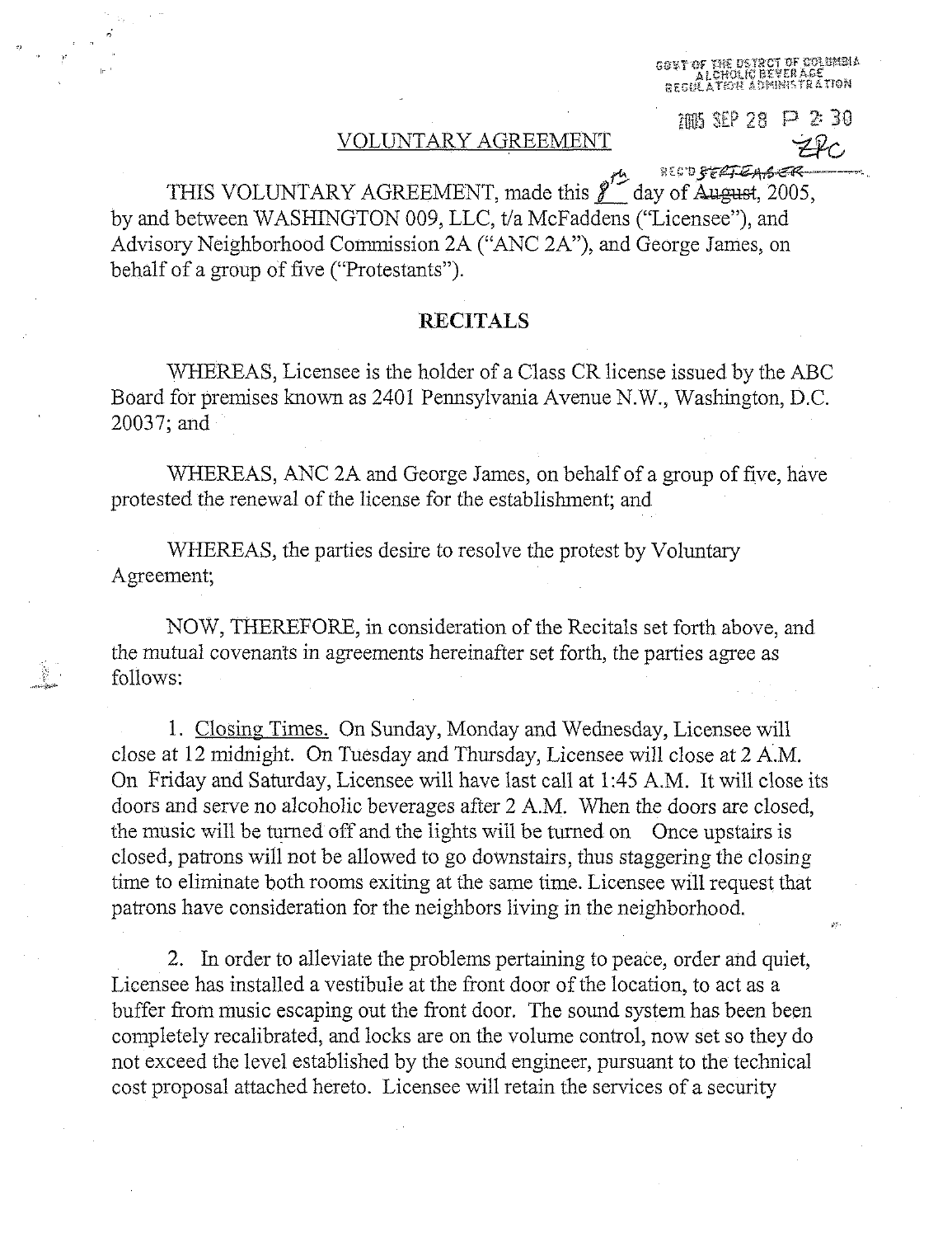company, and have them take an active role in patrolling the front of the establishment and around the establishment every Thursday through Saturday, from 11 PM until 30 minutes after closing. Licensee will request landlord's permission to have sound tests in various apartments to ascertain sound level.

3. Licensee will have a quarterly training of the entire staff on all rules and regulations. *All* of the staff will be required to be trained by a third party professional training company and to have received the certificate showing that they have successfully undergone such training.

4. There will be no promotion events outside.

5. Licensee will use its best efforts to insure that vendors, radio stations, etc., do not park in front of the establishment. Buses will be instructed to drop off passengers and move to another location, and not park in front of, or across the street from the establishmentL t~~ ~s- p::tr\4~ )

6. If the District of Columbia institutes a procedure whereby licensees can hire police for patrolling the outside of the premises, they will become an active participant in said plan.

7. Thirty minutes after the close of business, the closing manager shall inspect the area outside of the premises and the surrounding area to ensure that there is no garbage (from our patrons or anyone else). If there is garbage in the public areas at this time, the staff will clean it.

8. There will be no happy hour after 8 P.M. There will be no promotions which encompass charging less than 50% off the regular price for any alcoholic beverages.

9. After this Agreement is in effect for one year from the date it is approved by the ABC Board, the parties may petition the ABC Board and request a fact fmding hearing or status conference to propose replacement language for any provision. The Board shall consider the request and render an Order..

10. In the event of a violation of this Agreement, the ANC shall notify the Licensee. If the Licensee does not correct any violation of the Agreement within ten days, then ANC 2A or the other protestants shall have the right to petition the ABC Board for a show cause hearing.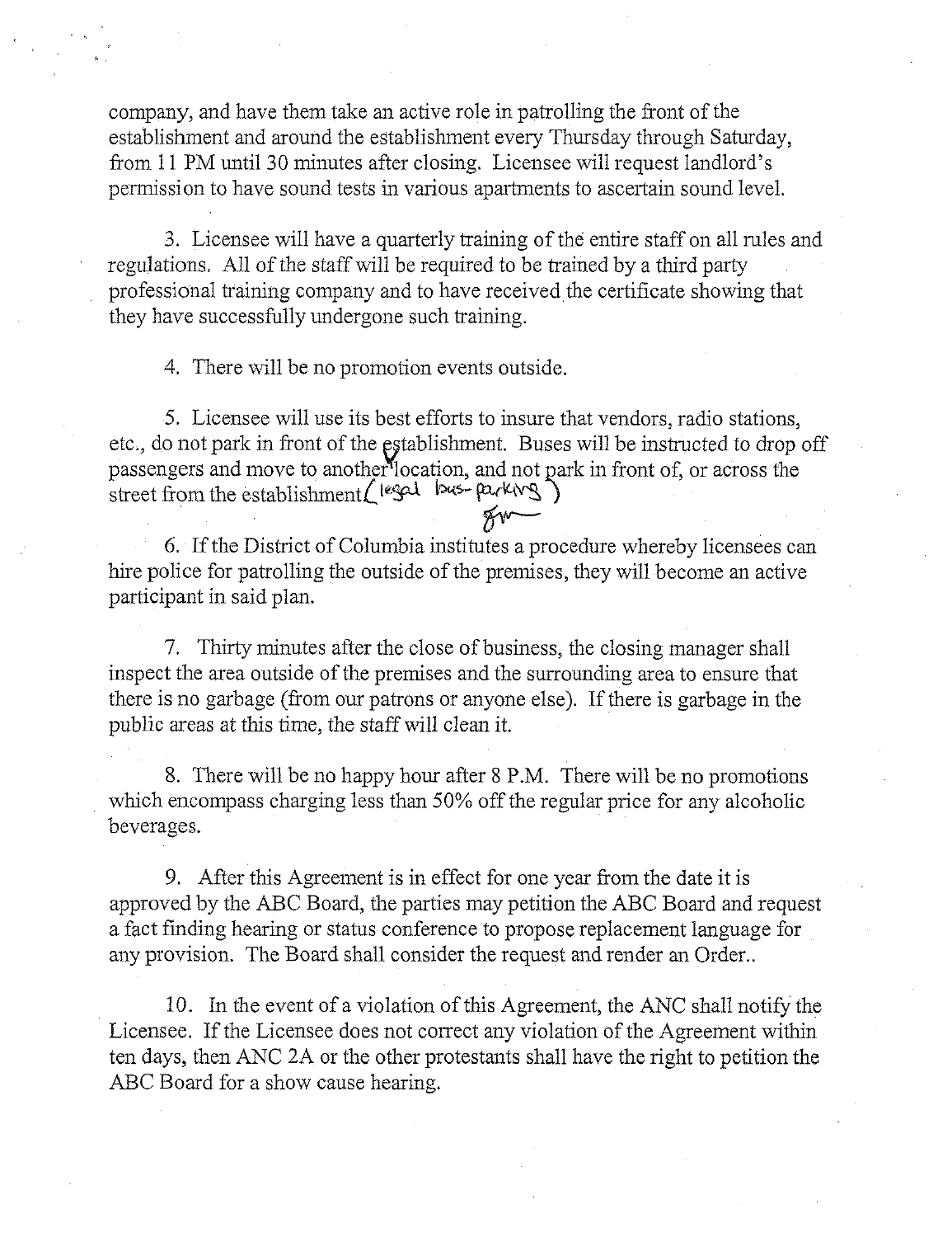### APPLICANT:

# WASHINGTON 009, LLC

 $10 \text{ mN}$ By John Sulli  $\sqrt{an}$ 

ANC<sub>2</sub>A

 $\overline{B}V$ Richard Price,  $A \vee C$  $2A$ 

FINCE MICONE, ANC 24

## GEORGE JAMES GROUP OF 5

mes 9/10/2005  $By$ George James